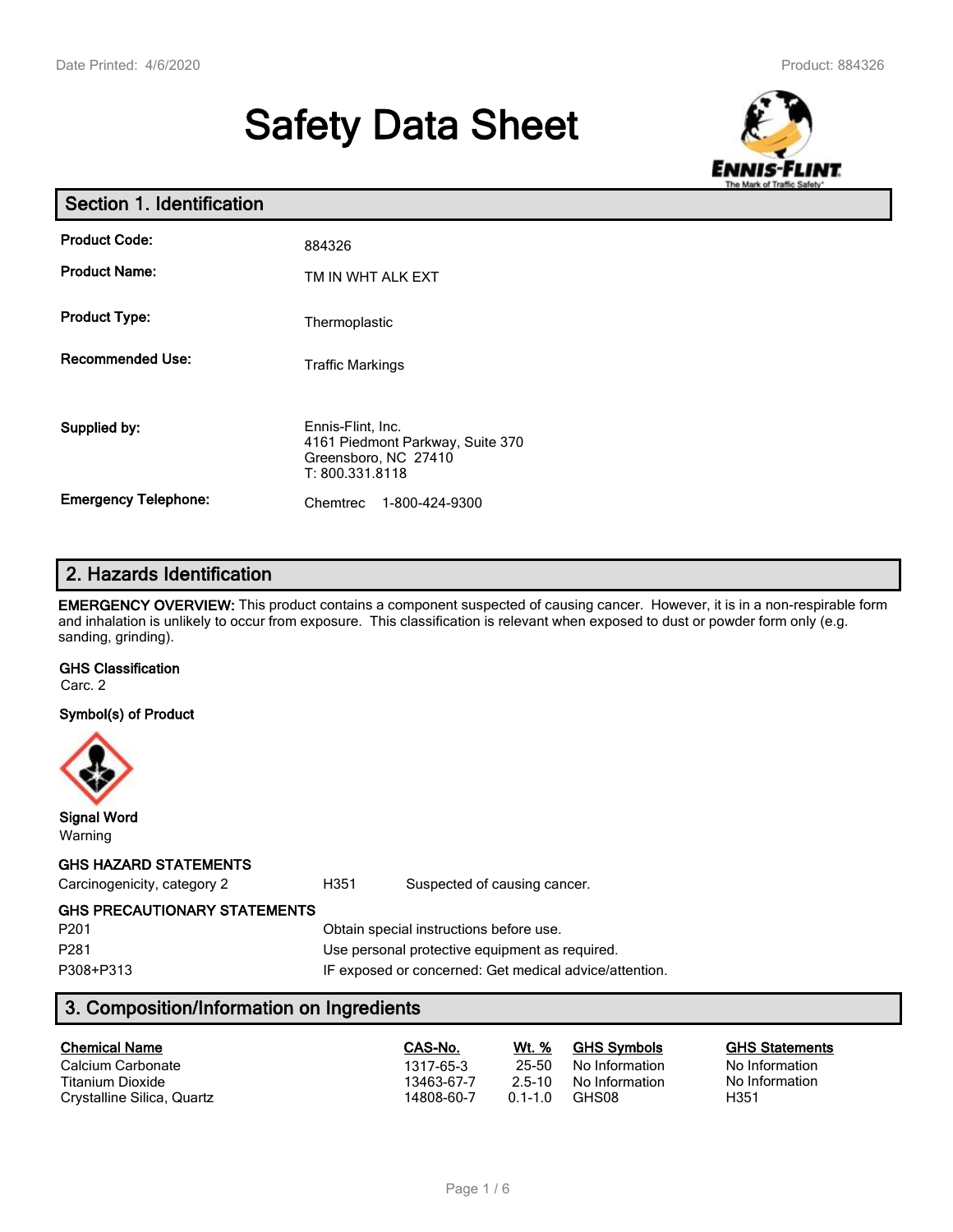## **4. First-aid Measures**



**FIRST AID - GENERAL ADVICE:** Consult a physician if symptoms persist.

**FIRST AID - INHALATION:** Move to fresh air.

**FIRST AID - INGESTION:** Do NOT induce vomiting. If conscious, rinse mouth and drink plenty of water. Never give anything by mouth to an unconscious person. Consult a physician.

**FIRST AID - SKIN CONTACT:** In case of BURNS, remove patient from heat source. Immediately cool affected skin for as long as possible with cold water. Remove smoldering clothing, including shoes, boots and jewelry unless adhering to skin. Do not remove clothing if adhering to skin. Do not attempt to remove the molten thermoplastic from the skin. Removal could result in severe tissue damage. Cover patient with dry clean sheet. Conduct primary survey. If indicated, transport patient to emergency treatment facility. Wash affected area immediately with soap and plenty of water. Remove contaminated clothing and launder before reuse. Consult a physician if symptoms persist.

**FIRST AID - EYE CONTACT:** Contact with molten materials requires immediate medical assistance. Rinse immediately with plenty of water, also under the eyelids, for at least 15 minutes. Consult a physician if symptoms persist.

**MOST IMPORTANT SYMPTOMS AND EFFECTS:** None under normal processing.

**NOTES TO PHYSICIAN:** None known based on information supplied.

#### **5. Fire-fighting Measures**

**UNUSUAL FIRE AND EXPLOSION HAZARDS:** None expected.

**SPECIAL FIREFIGHTING PROCEDURES:** As in any fire, wear self-contained breathing apparatus pressure-demand, MSHA/NIOSH (approved or equivalent) and full protective gear.

**EXTINGUISHING MEDIA:** Alcohol Foam, Carbon Dioxide, Dry Chemical, Water Fog

#### **6. Accidental Release Measures**

**STEPS TO BE TAKEN IN CASE MATERIAL IS RELEASED OR SPILLED:** Ensure adequate ventilation. Take up mechanically. Keep in suitable and closed containers for disposal. Avoid dust formation. Cover powder spill with plastic sheet or tarp to minimize spreading and keep powder dry.

**METHODS AND MATERIALS FOR CONTAINMENT AND CLEANUP:** Allow molten material to cool. Then dispose of according to federal and state regulations.

**ENVIRONMENTAL PRECAUTIONS:** Avoid release to the environment. For larger spills, cover drains and build dikes to prevent entry into sewer systems or bodies of water.

**EMERGENCY ADVICE:** Under normal usage or contained spills, this material should not pose a significant emergency risk.

**PERSONAL PRECAUTIONS:** Use personal protective equipment.

#### **7. Handling and Storage**



**HANDLING:** Ensure adequate ventilation. Avoid breathing vapor, mists or dust. Avoid contact with eyes, skin, and clothing. Wear appropriate personal protective equipment. Wash contaminated clothing before reuse. Do not eat, drink or smoke when using this product. Wash thoroughly after handling. Observe good industrial hygiene practices. Avoid dust formation. Fine dust dispersed in air may ignite. Do not reheat product packaged in light metal containers. The light metal containers will not safely support the movement or transfer of the product in a hot, molten form. Do not heat over 260°C/500°F in a closed container. This product when heated to above 260°C/500°F can lead to flashing. Appropriate protective equipment must be worn when mixing and applying this product. The thermoplastic bag can be hazardous when empty, because it can retain product residue. Therefore do not reuse container for food, clothing, or products for human or animal consumption or where skin contact may occur. Always obey hazard warnings and handle containers as if they were full. The meltable bag is compatible with the thermoplastic allowing them to melt and become part of the hot melt mixture at application temperature.

**STORAGE:** Keep container tightly closed in a dry and well-ventilated place. Keep in properly labeled containers.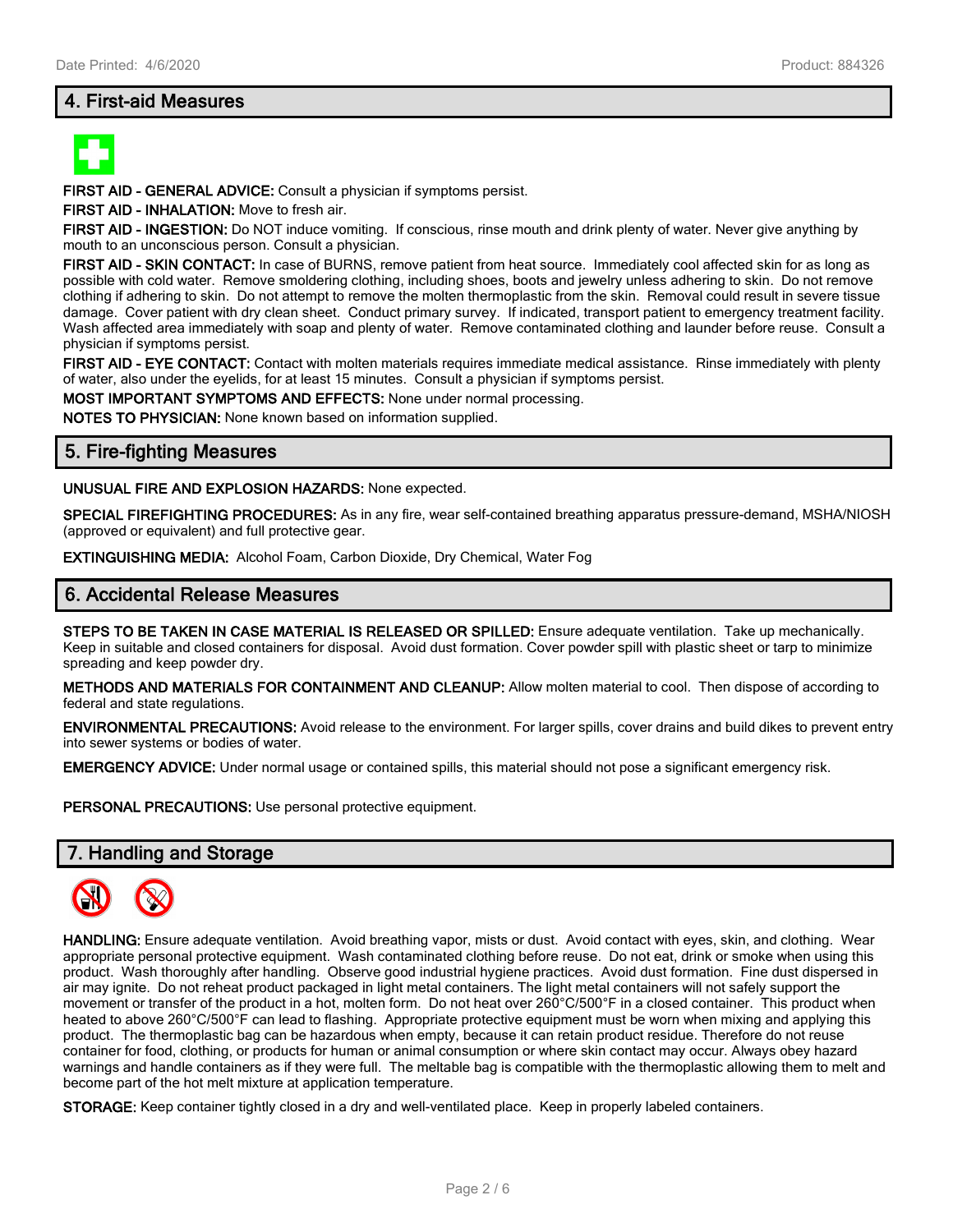# **8. Exposure Controls/Personal Protection**

| Ingredients with Occupational Exposure Limits |                           |                       |                            |                         |  |  |
|-----------------------------------------------|---------------------------|-----------------------|----------------------------|-------------------------|--|--|
| <b>Chemical Name</b>                          | <b>ACGIH TLV-TWA</b>      | <b>ACGIH-TLV STEL</b> | <b>OSHA PEL-TWA</b>        | <b>OSHA PEL-CEILING</b> |  |  |
| Calcium Carbonate<br>Titanium Dioxide         | N.E.<br>$10 \text{ mg/m}$ | N.E.<br>N.E.          | 15 mg/m $3$<br>15 mg/m $3$ | N.E.<br>N.E.            |  |  |
| Crystalline Silica, Quartz                    | $0.025 \,\mathrm{mg/m3}$  | N.E.                  | $0.05 \,\mathrm{mg/m}$     | N.E.                    |  |  |

**Further Advice: MEL = Maximum Exposure Limit OES = Occupational Exposure Standard SUP = Supplier's Recommendation Sk = Skin Sensitizer N.E. = Not Established**

#### **Personal Protection**



**RESPIRATORY PROTECTION:** If exposure limits are exceeded or irritation is experienced, NIOSH/MSHA approved respiratory protection should be worn. Positive-pressure supplied air respirators may be required for high airborne contaminant concentrations. Respiratory protection must be provided in accordance with current local regulations.



**SKIN PROTECTION:** Protective gloves/clothing. Use of long sleeved shirts is required when handling molten material.



**EYE PROTECTION:** Safety glasses with side-shields. Use of a faceshield is recommended when handling molten material.



**OTHER PROTECTIVE EQUIPMENT:** Eyewash stations, safety showers, ventilation systems.



**HYGIENIC PRACTICES:** When using, do not eat, drink or smoke. Provide regular cleaning of equipment, work area and clothing. Wash hands before breaks and immediately after handling the product. Handle in accordance with good industrial hygiene and safety practice.



**ENGINEERING CONTROLS:** Use in a well ventilated area.

# **9. Physical and Chemical Properties**

| Appearance:<br>Odor:<br>Density, g/cm3:<br>Freeze Point, °C:<br><b>Solubility in Water:</b><br>Decomposition temperature, °C | White<br><b>Odorless</b><br>1.923<br>Not Applicable<br>Insoluble<br>Not Applicable | <b>Physical State:</b><br><b>Odor Threshold:</b><br>pH:<br><b>Viscosity:</b><br>Partition Coefficient, n-octanol/<br>water: | Solid<br>Not Established<br>Not Applicable<br>No Information<br>Not Applicable |
|------------------------------------------------------------------------------------------------------------------------------|------------------------------------------------------------------------------------|-----------------------------------------------------------------------------------------------------------------------------|--------------------------------------------------------------------------------|
| Boiling Range, °C:                                                                                                           | Not Determined                                                                     | <b>Explosive Limits, %:</b>                                                                                                 | Not Determined                                                                 |
| Combustibility:                                                                                                              | Does not Support Combustion                                                        | Flash Point, °C:                                                                                                            | >260                                                                           |
| <b>Evaporation Rate:</b>                                                                                                     | N/A                                                                                | Auto-Ignition Temperature, °C                                                                                               | >260                                                                           |
| <b>Vapor Density:</b>                                                                                                        | Heavier than air                                                                   | Vapor Pressure, mmHg:                                                                                                       | Not Applicable                                                                 |

(See "Other information" Section for abbreviation legend)

# **10. Stability and Reactivity**

**REACTIVITY:** Stable under normal conditions.

**STABILITY:** Stable under recommended storage conditions.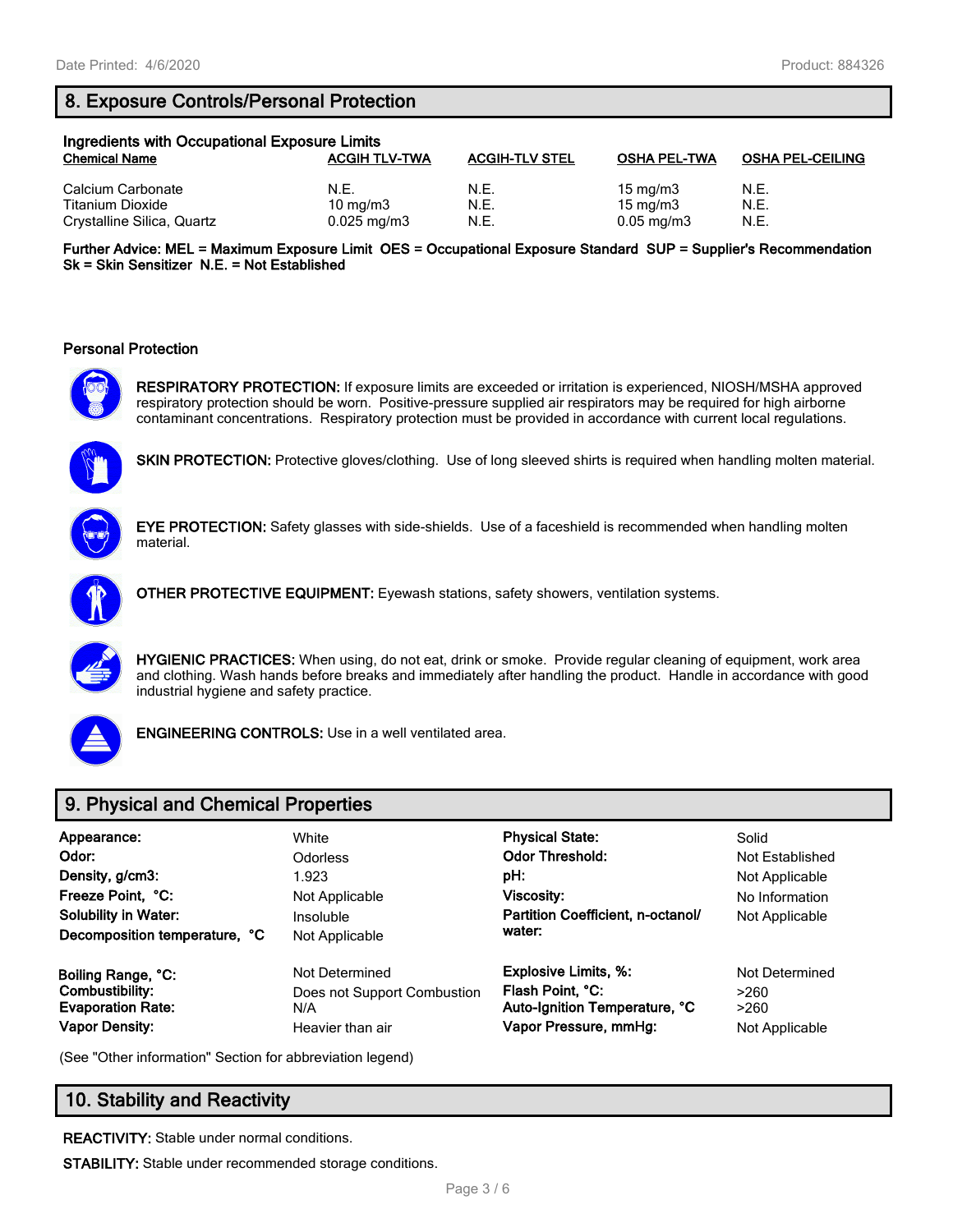**CONDITIONS TO AVOID:** Avoid temperatures above 260 °C. Dust formation. Dust may form explosive mixture in air. Heat, flames and sparks.

**INCOMPATIBILITY:** None known based on information supplied.

**HAZARDOUS DECOMPOSITION PRODUCTS:** Carbon oxides. Nitrogen oxides.

## **11. Toxicological Information**



**Practical Experiences**

**MOST IMPORTANT SYMPTOMS AND EFFECTS:** None under normal processing.

**EFFECT OF OVEREXPOSURE - INHALATION:** Inhalation of dust in high concentration may cause irritation of respiratory system. In molten state, the material does not give off fumes that are toxic or injurious to persons or property. However, excessive inhalation of vapors in molten state can cause nose and throat irritation, may cause nervous system depression characterized by headache, dizziness, nausea, staggering gait, confusion and unconsciousness.

**EFFECT OF OVEREXPOSURE - INGESTION:** Ingestion may cause irritation to mucous membranes.

**EFFECT OF OVEREXPOSURE - SKIN CONTACT:** Direct skin contact may cause irritation. The molten product can cause serious burns.

**EFFECT OF OVEREXPOSURE - EYE CONTACT:** Direct eye contact may cause irritation. The molten product can cause serious burns.

**EFFECT OF OVEREXPOSURE - CHRONIC HAZARDS:** This product contains titanium dioxide in a non-respirable form. Inhalation of titanium dioxide is unlikely to occur from exposure to this product. Inhalation exposure to respirable levels of crystalline silica may cause respiratory impairment and lung damage. This product contains crystalline silica (quartz) in a non-respirable form. Inhalation of crystalline silica is unlikely to occur from exposure to this product. Crystalline silica (quartz) has been classified by the International Agency for Research on Cancer (IARC) as a known human carcinogen.

**CARCINOGENICITY:** This product contains one or more substances which are classified by IARC as carcinogenic to humans (Group I), probably carcinogenic to humans (Group 2A) or possibly carcinogenic to humans (Group 2B).

**PRIMARY ROUTE(S) OF ENTRY:** Eye Contact, Inhalation, Skin Contact

#### **Acute Toxicity Values**

**The acute effects of this product have not been tested. Data on individual components are tabulated below**

| CAS-No.    | <b>Chemical Name</b>       | Oral LD50        | <b>Dermal LD50</b> | <b>Inhalation LC50</b>   |
|------------|----------------------------|------------------|--------------------|--------------------------|
| 1317-65-3  | Calcium Carbonate          | > 2000 mg/kg     | > 2000 mg/kg       | >20001 ppm (Gas/Mist)    |
| 13463-67-7 | Titanium Dioxide           | >10000 mg/kg Rat | N.I.               | $>$ 20001 ppm (Gas/Mist) |
| 14808-60-7 | Crystalline Silica, Quartz | >2000 mg/kg      | > 2000 mg/kg       | >20001 ppm (Gas/Mist)    |

N.I. = No Information

# **12. Ecological Information**

**ECOLOGICAL INFORMATION:** The environmental impact of this product has not been fully investigated.

**PRESISTENCE AND DEGRADABILITY:** No Information

**BIOACCUMULATIVE POTENTIAL:** No Information

**MOBILITY:** No Information

**OTHER ADVERSE ECOLOGICAL EFFECTS:** No Information

#### **13. Disposal Information**



**Product**

**DISPOSAL METHOD:** This material, as supplied, is not a hazardous waste according to Federal regulations (40 CFR 261). Dispose of contents/ container in accordance with the local/regional/national/international regulations.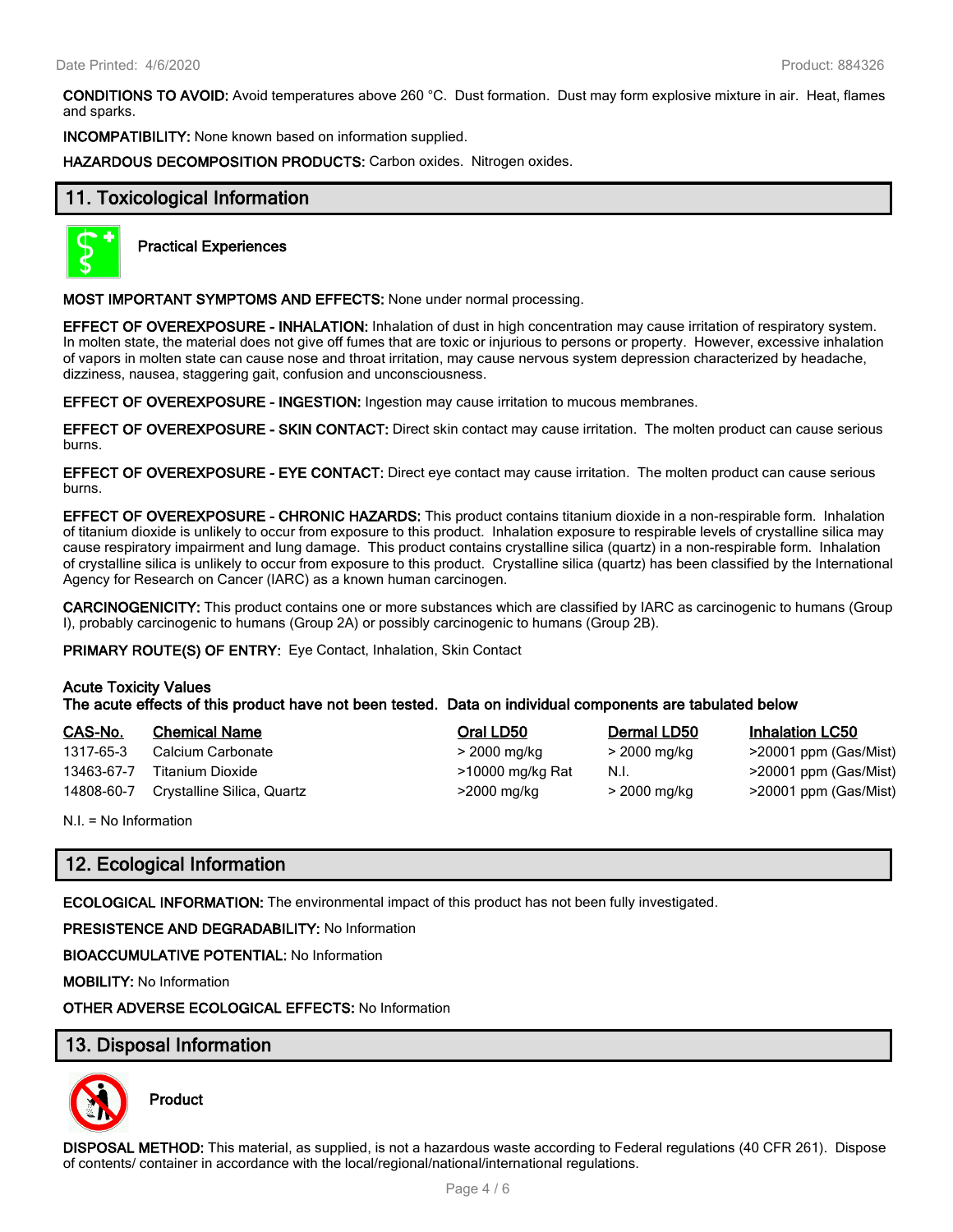**Road Transport**

**STEPS TO BE TAKEN IN CASE MATERIAL IS RELEASED OR SPILLED:** Ensure adequate ventilation. Take up mechanically. Keep in suitable and closed containers for disposal. Avoid dust formation. Cover powder spill with plastic sheet or tarp to minimize spreading and keep powder dry.

**CONTAMINATED PACKAGING:** Dispose of contents/ container in accordance with the local/regional/national/international regulations.

#### **14. Transport Information**

**SPECIAL TRANSPORT PRECAUTIONS:** When in use, this product is elevated temperature liquid, n.o.s. (compound pavement marking), UN3257, Hazard Class 9, Packing Group III.

| Road Transport                 |                        |
|--------------------------------|------------------------|
| <b>UN Number:</b>              | Not Regulated          |
| <b>Shipping Name:</b>          | Not Regulated          |
| <b>Transport Hazard Class:</b> | Not Regulated          |
| <b>Packing Group:</b>          | Not Applicable         |
| <b>ERG No:</b>                 | Not Regulated          |
| <b>Sea Transport</b>           |                        |
| <b>UN Number:</b>              | Not Regulated          |
| <b>Shipping Name:</b>          | Not Regulated          |
| <b>IMDG Class:</b>             | Not Regulated          |
| <b>Packing Group:</b>          | Not Applicable         |
| EmS-No:                        | Not Regulated          |
| <b>Marine Pollutant:</b>       | Not A Marine Pollutant |
| Air Transport                  |                        |
| <b>UN Number:</b>              | Not Regulated          |
| <b>Shipping Name:</b>          | Not Regulated          |
| <b>IATA Class:</b>             | Not Regulated          |
| Packing Group:                 | Not Applicable         |
|                                |                        |

# **15. Regulatory Information**

#### **U.S. Federal Regulations:**

#### **CERCLA - SARA Hazard Category**

This product has been reviewed according to the EPA 'Hazard Categories' promulgated under Sections 311 and 312 of the Superfund Amendment and Reauthorization Act of 1986 (SARA Title III) and is considered, under applicable definitions, to meet the following categories:

#### **Carcinogenicity**

#### **SARA SECTION 313:**

This product contains the following substances subject to the reporting requirements of Section 313 of Title III of the Superfund Amendment and Reauthorization Act of 1986 and 40 CFR part 372:

No Sara 313 components exist in this product.

#### **TOXIC SUBSTANCES CONTROL ACT:**

This product contains the following chemical substances subject to the reporting requirements of TSCA 12(B) if exported from the United States:

No TSCA components exist in this product.

# **U.S. State Regulations: NEW JERSEY RIGHT-TO-KNOW:**

The following materials are hazardous or among the top five components in this product.

#### **Chemical Name CAS-No.**